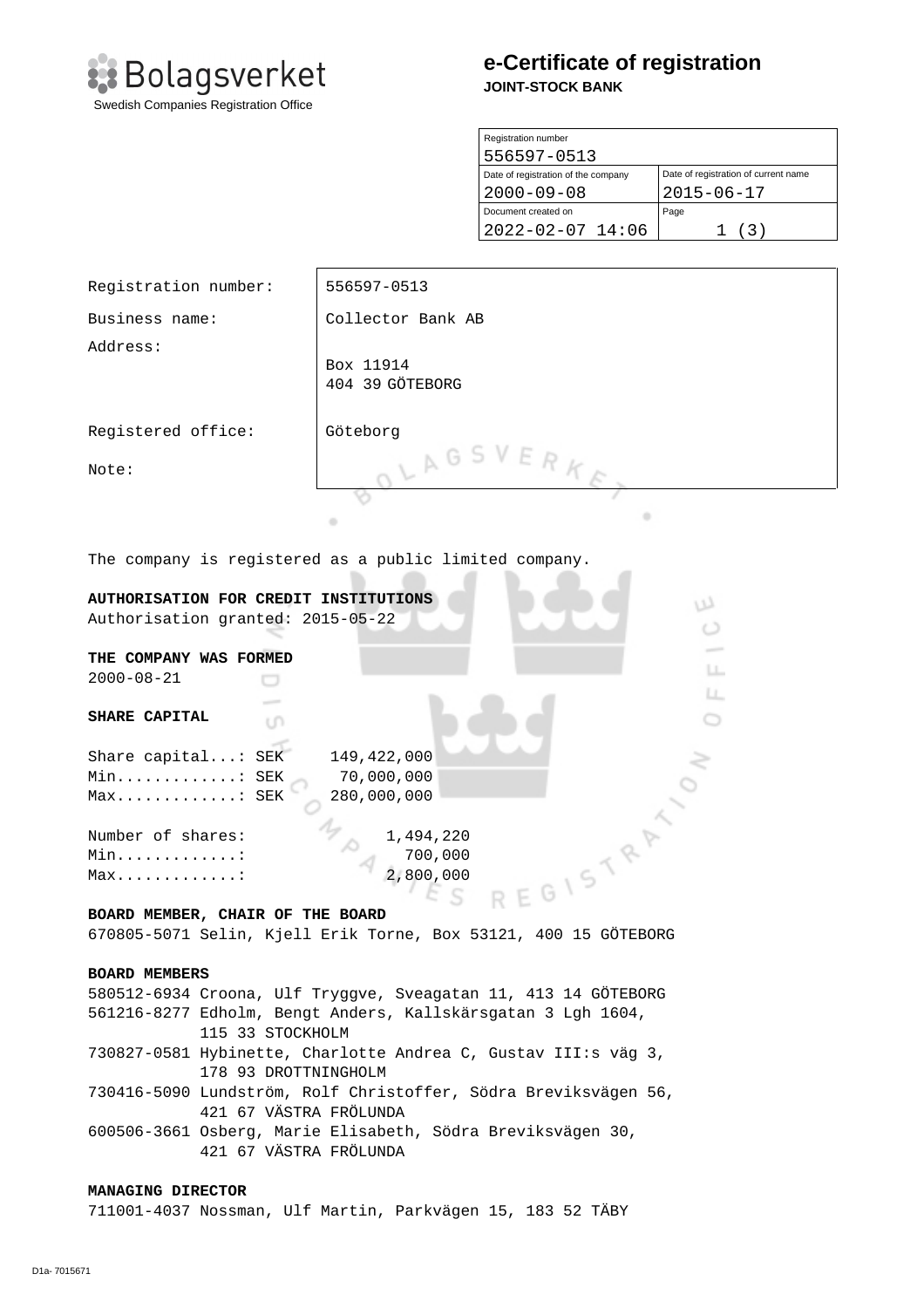

## **e-Certificate of registration JOINT-STOCK BANK**

| Registration number                 |                                      |
|-------------------------------------|--------------------------------------|
| 556597-0513                         |                                      |
| Date of registration of the company | Date of registration of current name |
| $2000 - 09 - 08$                    | $2015 - 06 - 17$                     |
| Document created on                 | Page                                 |
| $2022 - 02 - 07$ 14:06              | (3)                                  |

w  $\circ$ 

> LL.  $\circ$

#### **DEPUTY MANAGING DIRECTORS**

610910-5061 Bruce, Ulla Pia Susanne, Gustavsgatan 18, 431 66 MÖLNDAL

#### **SPECIALLY AUTHORIZED SIGNATORIES**

850222-4606 Eriksson, Josefin Anna Helena, Älgvägen 3, 311 41 FALKENBERG 680220-5507 Johannesson, Birgitta Ann-Charlotte, Citrongatan 22, 426 54 VÄSTRA FRÖLUNDA 781003-6298 Olsson, Peter Kristian, Laxvägen 7, 181 30 LIDINGÖ 841028-0450 Omeirat, Tarek, Båtyxegatan 17, 421 47 VÄSTRA FRÖLUNDA

750429-4195 Schöldström, Hans Patrick, Klingsta Gård 14, 182 33 DANDERYD

#### **AUDITORS**

556053-5873 Ernst & Young Aktiebolag, Box 7850, 103 99 STOCKHOLM Represented by: 730523-7112

#### **PRINCIPALLY RESPONSIBLE AUDITOR**

 $\qquad \qquad \Box$ 

730523-7112 Eriksson, Erik Daniel, Tyrvägen 16 A, 132 35 SALTSJÖ-BOO

#### **SIGNATORY POWER**

The board of directors is entitled to sign. Signatory power by any two jointly of Bruce, Ulla Pia Susanne Croona, Ulf Tryggve Solar Charlotte Andrea C<br>Johannesson, Birgitta Ann-Charlotte<br>Lundström, Rolf Christoffer<br>Nossman, Ulf Martin<br>Olsson, Peter Kristiar<br>Omeirat Edholm, Bengt Anders Eriksson, Josefin Anna Helena Hybinette, Charlotte Andrea C Lundström, Rolf Christoffer Nossman, Ulf Martin  $\subset$  Olsson, Peter Kristian Omeirat, Tarek Osberg, Marie Elisabeth Schöldström, Hans Patrick Selin, Kjell Erik Torne Furthermore, the Managing Director, in the course of normal business

activities, is also entitled to sign.

## **ARTICLES OF ASSOCIATION**

Date of the latest change: 2015-11-23 Approved 2015-12-04 by the Swedish financial supervisory authority Finansinspektionen.

#### **FINANCIAL YEAR**

Registered financial year: 0101 - 1231